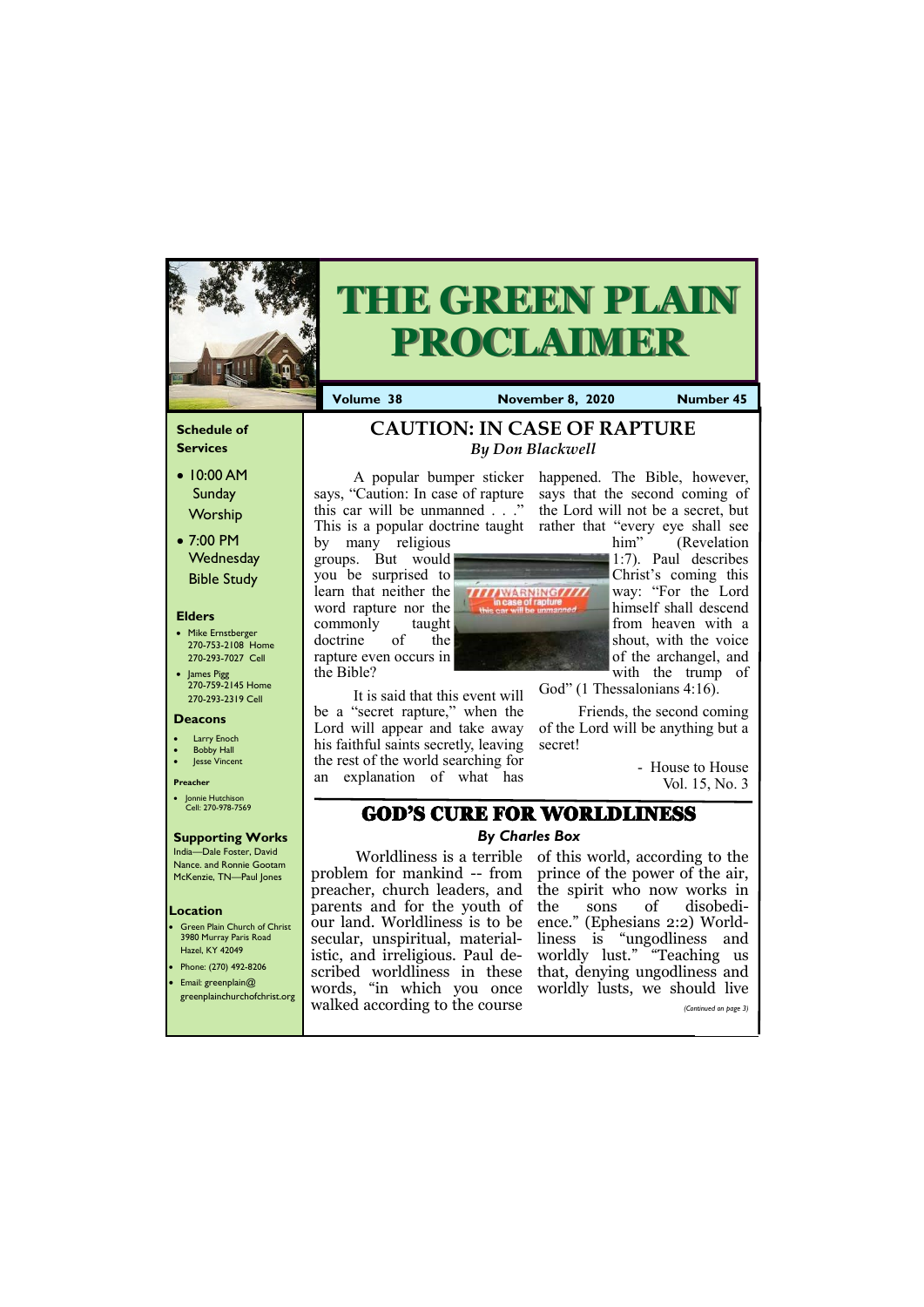## NEWS AND NOTES

*REMEMBER IN PRAYER: Green Plain members*: Remember Faye Travis, Peggy Jarvis, Rex Enoch, Mary Crutchfield, Joanne Barnes, Maxine Pool, Hayes and Marjorie Grady, Jim Fielder, Griselda Adams, Larry Enoch, Carolyn Byars and Mary Lowrie. **Family and Friends:** Helen Tidwell, Jenne Pool, Teresa Tacker, Betty Pond, Bryan White, Meredith Enoch, Kenneth Mizell, , Janice Canter, , Andrea Phillips, Donald and Dorothy Cook, Sandra Cook Downs, Kevin Smith, Walter Lee Steely, Carol Pigg and Lucetria Hutchison.

- **WORSHIP AND BIBLE STUDY:** We will continue meeting each Sunday morning at 10:00 am for worship and on Wednesday at 7:00 pm for Bible study. All other services are cancelled until further notice.
- **PANTRY ITEMS November 2020: 1—Sweet Pickles 8—Green Beans; 115— Canned Meats; 22—Peas 29— Diced Tomatoes.** Please bring any additional items you wish for the "blessing box" which is located next to the breezeway on the north side of the building.
- **See our Facebook page** for announcements, updates and articles. Access to past editions of this bulletin are available on our website at http://greenplainchurchofchrist.org.
- **Mission Work:** Please continue to pray for the preachers this congregation is supporting in India and for Ronnie Gootan, David Nance, Mike Kiser, Arnold Gerson and Paul Jones in their respective works.
- **November 2020 Anniversaries:** 1st—Ann & David Thompson; 13th—Jane & Brent Morris; 17th—Debbie & Mike Ernstberger. **Birthdays:** 15th—Jonnie Hutchison; 23rd—Vickie Canter. If we have left anyone out please let us know.
- **We offer FREE BIBLE CORRECPONDENCE COURSES through the mail. Enroll on our website or send your name and return mailing address to the address on the first page of this bulletin. You may also call 270-978-7569 or you may email us at greenplain@greenplainchurchofchrist.org.**

# **Page 2**

### **ONLINE SPIRITUAL RESOURCES Gospel Broadcasting Network https://gbntv.org/**

**World Video Bible School https://store.wvbs.org/wvbs-splashpage.html**

> **A Bible Answer https://abibleanswertv.org/**

> > **Good News Today http://gnttv.org/**

**In Search of the Lord's Way http://searchtv.org/**



**This Week: Where in the Bible is the "tree of life" mentioned?**

*Last Week:* To what nation was Jeremiah sent to prophesy?

*Answer:* To the nation of Judah

(Jeremiah 1:1-3).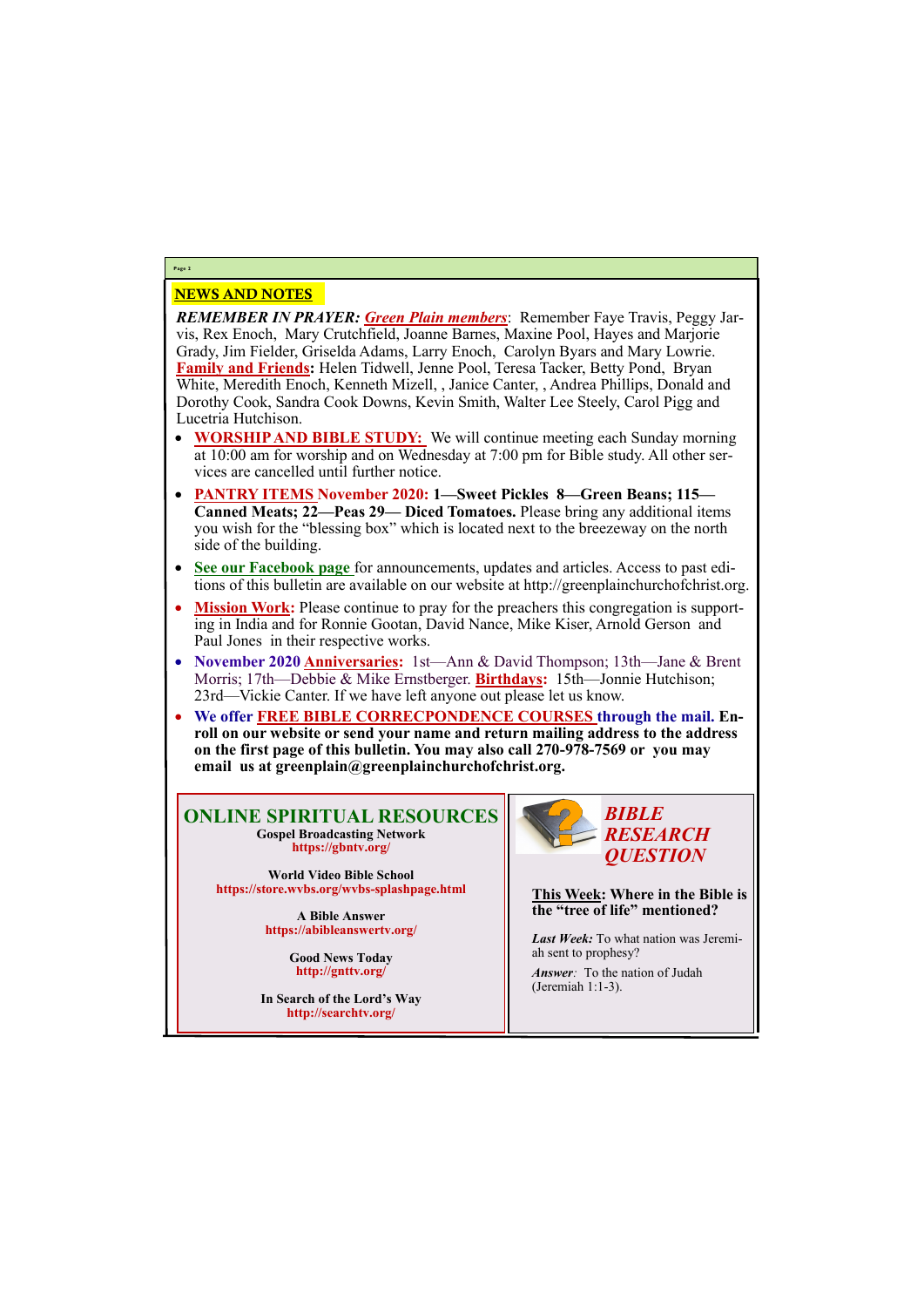**Page 3**

soberly, righteously, and godly in the present age." (Titus 2:12) Jesus "gave Himself for us, that He might redeem us from every lawless deed and purify for Himself His own special people, zealous for good works." (Titus 2:14)

Worldliness has resulted in immodesty, pornography, dancing, thefts, drugs, immorality, rapes, child abuse and divorce. Righteous Lot was vexed by the worldliness of His day and we should also be vexed by the worldliness of our day. (2 Peter 2:7-8)

Our escape from the world is through Jesus Christ. There is no other to whom we can go to find an answer to worldliness. "Lord, to whom shall we go? You have the words of eternal life. Also we have come to believe and know that You are the Christ, the Son of the living God." (John 6:68-69)

*To escape worldliness Christians must make a conscience decision not to be squeezed into the mold of the world.* "I beseech you therefore, brethren, by the mercies of God, that you present your bodies a living sacrifice, holy, acceptable to God, which is your reasonable service. And do not be conformed to this world, but be transformed by the renewing of your mind, that you may prove what is that good and acceptable and perfect will of God." (Romans 12:1-2) There are places, people and practices which Christians must avoid.

*To escape worldliness Christians must use God's way of escape.* "No temptation has overtaken you except such as is common to man; but God is faithful, who will not allow you to be tempted beyond what you are able,

but with the temptation will also make the way of escape, that you may be able to bear it." (I Corinthians 10:13) A way to escape worldliness has been provided by God. If you fail to walk in that way you will become worldly.

*To escape worldliness Christians must develop a strong faith.* "For whatever is born of God overcomes the world. And this is the victory that has overcome the world--our faith." (1 John 5:4) Faith comes as God's word is implanted into our hearts. (James 1:21) Christians must do all they can to strengthen their faith. "So then faith comes by hearing, and hearing by the word of God." (Romans 10:17) Faith is the victory over the world because through our faith we let go of the world and cleave to Jesus completely.

*To escape worldliness Christians must "deny ungodliness and worldly lusts;" we must live "soberly, righteously, and godly in the present age."* (Titus 2:12) Christians must abandon sin. As we renounce worldliness and have no more to do with it we are able to "put off, concerning your former conduct, the old man which grows corrupt according to the deceitful lusts, and be renewed in the spirit of your mind, and that you put on the new man which was created according to God, in true righteousness and holiness." (Ephesians 4:22-24)

*To escape worldliness Christians must come out and be separate from the world.* "Do not be unequally yoked together with unbelievers. For what fellowship has righteousness with lawlessness? And what communion has light with darkness? And what accord has Christ with Belial? Or what part

*(Continued from page 1)*